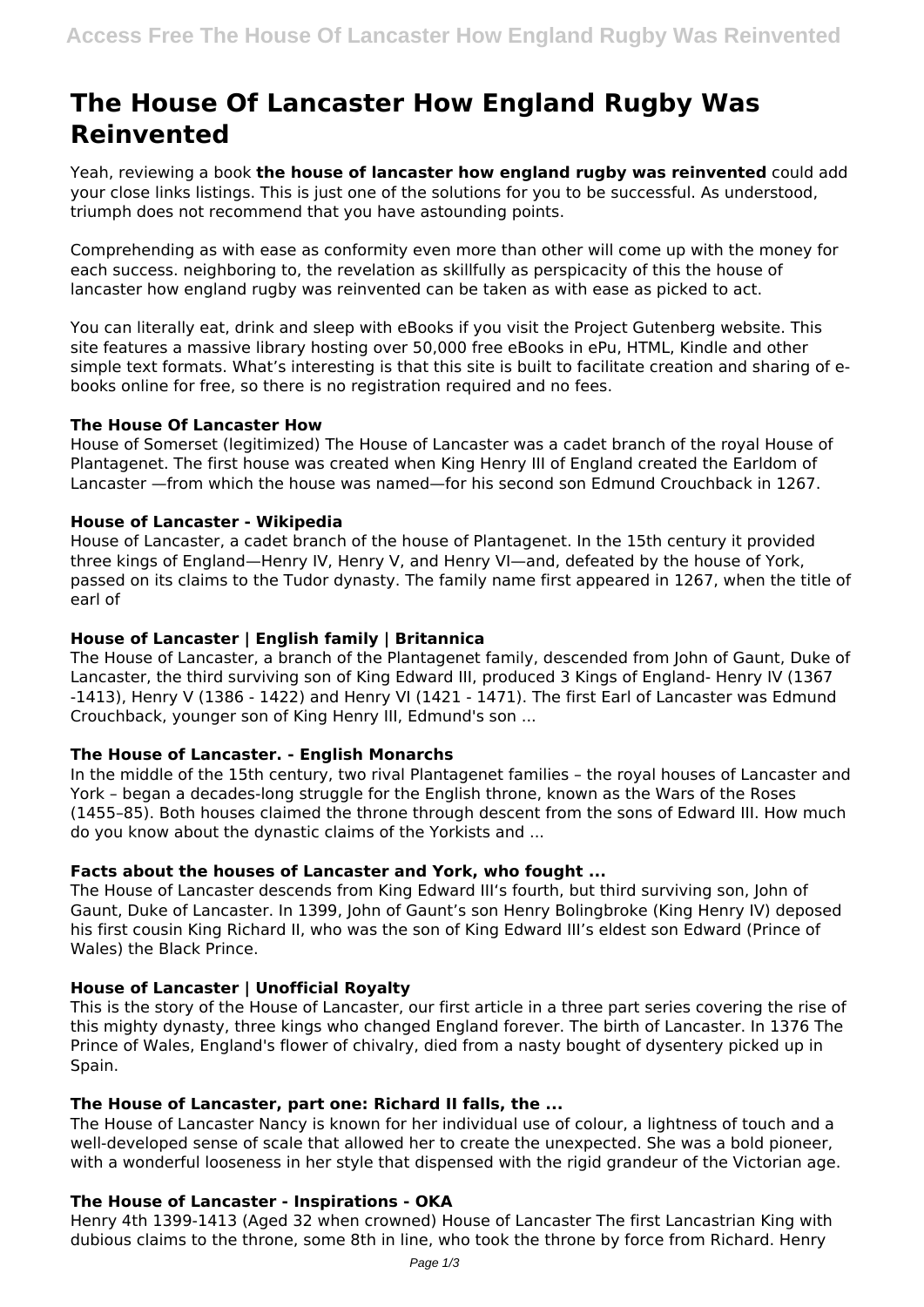previously known as Bolingbroke after Bolingbroke Castle where he was born and then later the Duke of Lancaster, was the same age as his predecessor and cousin Richard who Henry murdered by starvation.

## **The Plantagenets - The Houses of Lancaster and York (1399 ...**

page-template,page-template-full\_width,page-template-full\_width-php,page,page-id-108,bridgecore-1.0.6, gode grid 1300, transparent content, gode-theme-ver-18.2, gode ...

## **The House Of Lancaster | Reservations**

The Red Rose of Lancaster was the heraldic badge adopted by the royal House of Lancaster in the 14th century. In modern times it symbolises the county of Lancashire. The exact species or cultivar which it represents is thought to be Rosa gallica officinalis. The red rose was first adopted as a heraldic badge by John of Gaunt, 1st Duke of Lancaster third surviving son of King Edward III of England and father of King Henry IV, the first Lancastrian king, who seized the throne from ...

## **Red Rose of Lancaster - Wikipedia**

THE HOUSE OF LANCASTER Henry IV (1399 - 1413) Age 33-46 Grandson of Edward III Born: April 4, 1366 at Bolingbroke Castle, Lincolnshire (England) Parents: John of Gaunt (fourth son of Edward III) and Blanche of Lancaster Ascended to the throne: 30 September 1399 Crowned: 13 October 1399 at Westminster Abbey Married: (1) Mary de…

# **Timeline – Britain Sovereigns (The House of Lancaster ...**

HOUSE OF LANCASTER. The name House of Lancaster is commonly used to designate the line of English kings immediately descended from John of Gaunt, the fourth son of Edward III. But the history of the family and of the title goes back to the reign of Henry III, who created his second son Edmund, Earl of Lancaster in 1267.

# **Wars of the Roses: House of Lancaster [Genealogical Chart ...**

The House of Lancaster was a cadet branch of the royal House of Plantagenet. Henry III of England created the Earldom of Lancasterfrom which the house was namedfor his second son Edmund Crouchback in 1267. Edmund had already been created Earl of Leicester in 1265 and was granted the lands and...

## **House of Lancaster | Familypedia | Fandom**

The House of Lancaster. Henry IV's Usurpation. In 1399 King Richard II was captured and persuaded to give up the throne to his first cousin Henry IV (their fathers were brothers). Richard had been ignoring the advice of his most important nobles and failing in his responsibilities as a king.

## **The House of Lancaster - Wars of the Roses**

The House of Lancaster was a cadet branch of the royal House of Plantagenet. Henry III of England created the Earldom of Lancaster—from which the house was named—for his second son Edmund Crouchback in 1267. Edmund had already been created Earl of Leicester in 1265 and was granted the lands and privileges of Simon de Montfort, 6th Earl of Leicester, after de Montfort's death and attainder ...

## **House of Lancaster | Military Wiki | Fandom**

A slide show of the Royal House of Lancaster and the paranormal tales and hauntings that are linked to them. This is part of an article at my Paranormal X website under Royal Haunts beginning with ...

## **The House of Lancaster**

The House of Lancaster in seven people Before the Wars of the Roses culminated in victory for Henry Tudor and the House of Lancaster at the Battle of Bosworth, one of English history's most famous noble houses had a fascinating history. Edmund of Lancaster, Earl of Lancaster and Leicester (1245-96)

## **The History Press | The House of Lancaster in seven people**

The House of Lancaster 1399 - 1461, 1470 - 1471. Henry IV 1399 - 1413; Henry V 1413 - 1422; Henry VI 1422 - 1461, 1470 - 1471; Henry IV 1399 - 1413. Age 33-46; Grandson of Edward III; Born: April 4, 1366 at Bolingbroke Castle, Lincolnshire Parents: John of Gaunt (fourth son of Edward III)